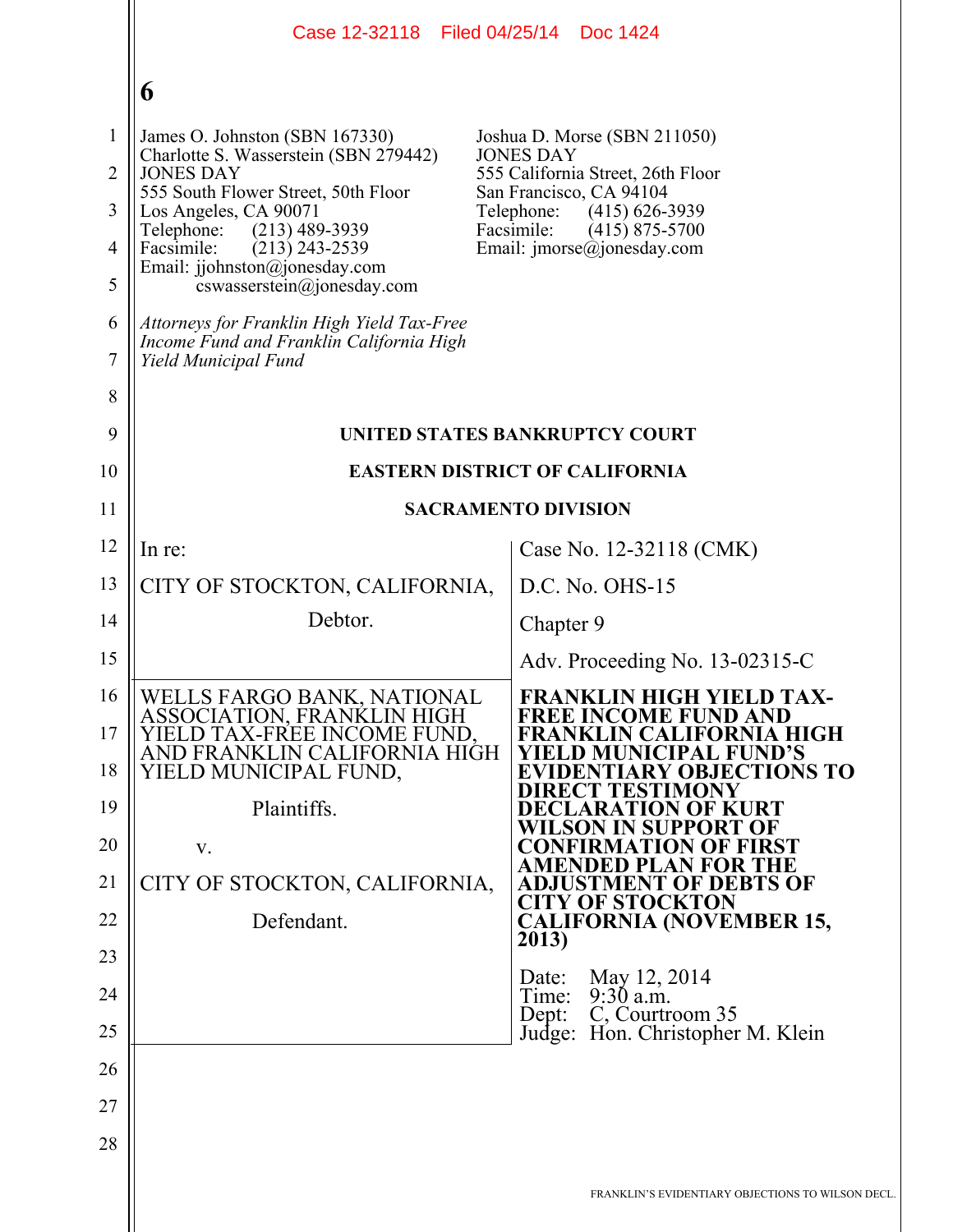Franklin High Yield Tax-Free Income Fund and Franklin California High Yield Municipal

Fund (collectively, "Franklin") respectfully submit the following evidentiary objections to the

3 *Direct Testimony Declaration Of Kurt Wilson In Support Of Confirmation Of First Amended Plan* 

*For The Adjustment Of Debts Of City Of Stockton, California (November 15, 2013)* [Docket

No. 1383 / Adv. Pro. Docket No. 76].

1

2

4

5

| 6                                                  | <b>PARAGRAPH OBJECTED TO</b>                                                                                                                                                                                                                                                                                                                                                                                                                                                                                                                                                                                                                                                                                                                                       | <b>GROUNDS FOR OBJECTION</b>                                                                                                                                                                                                                                                                   |
|----------------------------------------------------|--------------------------------------------------------------------------------------------------------------------------------------------------------------------------------------------------------------------------------------------------------------------------------------------------------------------------------------------------------------------------------------------------------------------------------------------------------------------------------------------------------------------------------------------------------------------------------------------------------------------------------------------------------------------------------------------------------------------------------------------------------------------|------------------------------------------------------------------------------------------------------------------------------------------------------------------------------------------------------------------------------------------------------------------------------------------------|
| $\tau$<br>8<br>9<br>10<br>11<br>12                 | Franklin attacks the deals that the City,<br>3.<br>arduous<br>mediation<br>through<br>and<br>after<br>thousands of hours of work by the City's<br>management team and outside professionals,<br>has struck with Ambac, Assured, and NPFG.<br>But Franklin ignores one of the critical<br>elements of these deals. These agreements are<br>vital to the City because they each ensure the<br>City's continued use of properties that are<br>important, and often essential, to the City's<br>operations.                                                                                                                                                                                                                                                            | Franklin objects to the statements in this<br>paragraph because they misstate Franklin's<br>arguments.                                                                                                                                                                                         |
| 13<br>14<br>15<br>16<br>17<br>18<br>19<br>20<br>21 | The properties underlying the City's<br>7.<br>deals with Ambac, Assured, and NPFG are<br>important civic facilities, and the City, in the<br>exercise of its business judgment, has<br>determined that they cannot be sacrificed.<br>There is one deal with Assured, the Pension<br>Obligation Bond (POB) settlement, which<br>does not directly involve an underlying<br>property. However, the City entered into the<br>POBs settlement as part of a global settlement<br>with Assured that ensured the City's<br>continued use of 400 E. Main under favorable<br>lease terms. The City believes that Assured<br>would not have entered into the new 400 E.<br>Main lease on the same terms had it not<br>reached an acceptable settlement on the POB<br>Claims. | Franklin objects to the underlined statements in<br>this paragraph because they contain opinion<br>testimony that is not rationally based on Mr.<br>Wilson's perception and not helpful to clearly<br>understand Mr. Wilson's testimony or to<br>determine a fact in issue. FED. R. EVID. 701. |
| 22<br>23<br>24<br>25<br>26<br>27<br>28             | The City has made its best efforts to<br>10.<br>raise taxes in light of its fiscal crisis and<br>bankruptcy case. The City realized several<br>years ago that it needed to pursue additional<br>revenues. At the time, however, the<br>justification for new taxes did not meet the<br>expectations of the community. As a result,<br>on more than one occasion voters rejected<br>calls for new taxes, even to support important<br>public items. Subsequently, the City engaged<br>FM3, a reputable national firm with more<br>than 30 years of experience specializing in<br>opinion research to support the passage of                                                                                                                                         | Franklin objects to the statements in this<br>paragraph because Mr. Wilson's description of<br>the FM3 report is not the best evidence of that<br>document. FED. R. EVID. 1002.                                                                                                                |
|                                                    | $-1-$                                                                                                                                                                                                                                                                                                                                                                                                                                                                                                                                                                                                                                                                                                                                                              | FRANKLIN'S EVIDENTIARY OBJECTIONS TO WILSON DECL.                                                                                                                                                                                                                                              |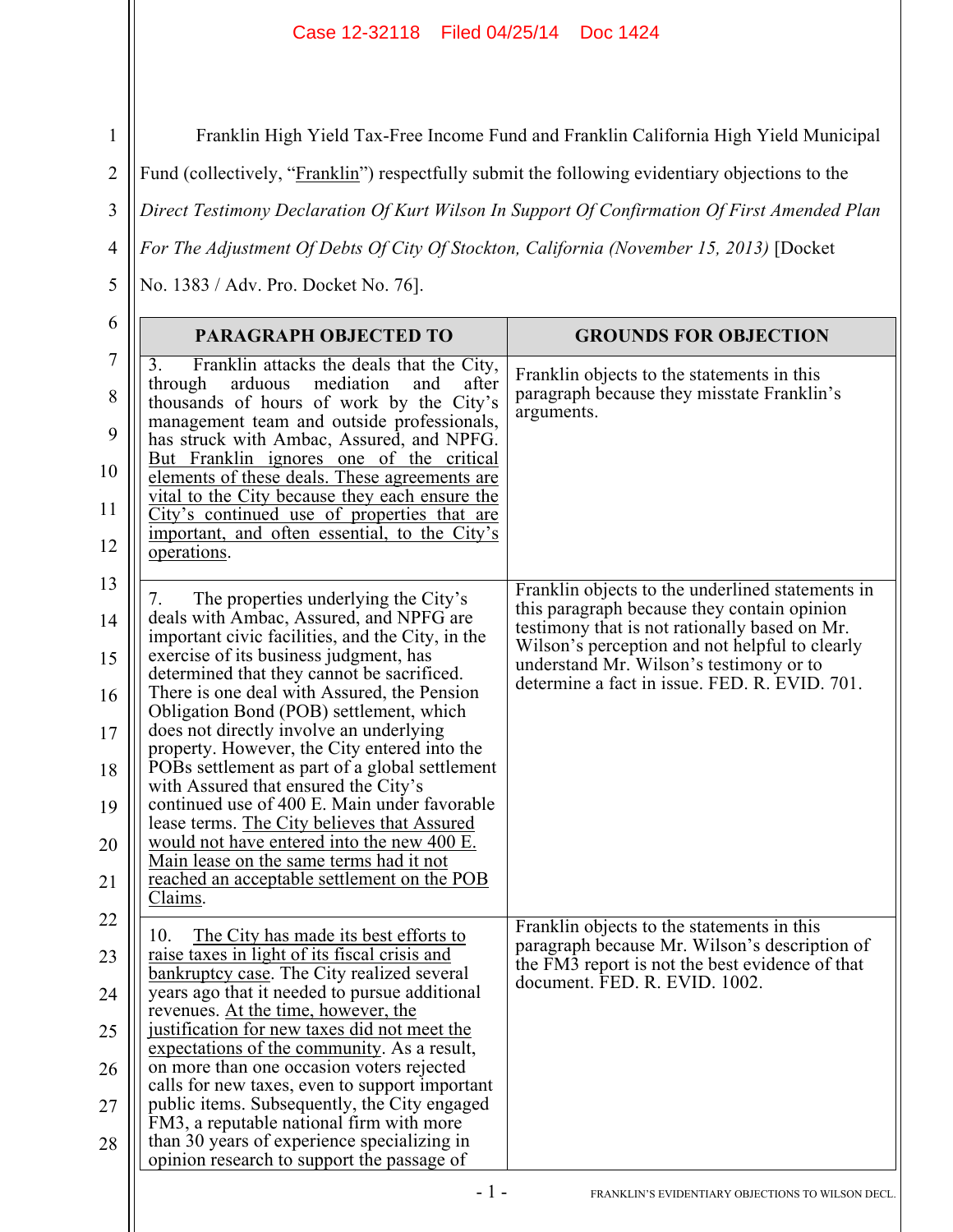## Case 12-32118 Filed 04/25/14 Doc 1424

| $\mathbf 1$    | PARAGRAPH OBJECTED TO                                                                           | <b>GROUNDS FOR OBJECTION</b>                                                             |
|----------------|-------------------------------------------------------------------------------------------------|------------------------------------------------------------------------------------------|
| 2              | finance measures to fund local public<br>services. The City enlisted FM3 to survey              |                                                                                          |
| 3              | likely Stockton voters in September 2012 on<br>the level of support for sales and/or utility    |                                                                                          |
| 4              | user tax increases, structured either as special<br>taxes (with earmarked proceeds) or general  |                                                                                          |
| 5              | taxes (without earmarked proceeds). A true<br>and correct copy of the results of FM3s           |                                                                                          |
| 6              | research is attached as Exhibit B to the<br>declaration of former City Manager Robert           |                                                                                          |
| $\overline{7}$ | Deis in support of the City's eligibility for<br>bankruptcy relief ("Deis Decl.", [Dkt. No.     |                                                                                          |
| 8              | 708]). A summary of FM3's key findings was<br>also admitted into evidence as Exhibit 106 at     |                                                                                          |
| 9              | the Eligibility Hearing. Those results showed<br>that the measure had a greater probability of  |                                                                                          |
| 10             | passing if a portion of the receipts went to<br>public safety purposes, including the hiring of |                                                                                          |
| 11             | additional police. It also showed substantially<br><u>lower support for a tax measure whose</u> |                                                                                          |
| 12             | receipts would be dedicated solely to paying<br>the City's creditors.                           |                                                                                          |
| 13             | I agree with the testimony of former<br>12.                                                     | Franklin objects to the statements in this<br>paragraph because they misstate Franklin's |
| 14             | City Manager Robert Deis when he stated that<br>"for a tax increase measure to be successful it | arguments.                                                                               |
| 15             | is essential that a city have a compelling<br>argument or a specific 'product' that will be     |                                                                                          |
| 16             | funded by the tax increase which resonates<br>with the voters." Deis Decl. at 9. It was         |                                                                                          |
| 17             | critical to the passage of Measure A that the<br>public see that the resulting revenues would   |                                                                                          |
| 18             | go to hiring police officers and improving<br>public safety. At the same time, however, the     |                                                                                          |
| 19             | City was barely able to sell a tax increase that<br>paid for the some of the City's most vital  |                                                                                          |
| 20             | "products": law enforcement, crime<br>prevention, and the restoration of City                   |                                                                                          |
| 21             | services. In my experience, it would be<br>impossible to pass a tax measure devoted             |                                                                                          |
| 22             | solely to paying creditors like Franklin,<br>particularly considering the likelihood of a       |                                                                                          |
| 23             | much stronger organized opposition than<br>what we saw with Measure A. The City has             |                                                                                          |
| 24             | acted in good faith by asking the voters to<br>pass the highest tax increase that the City      |                                                                                          |
| 25             | thought feasible and by presenting voters with<br>a "product" they would support. Were the      |                                                                                          |
| 26             | City's bankruptcy case dismissed, it could<br>not, as Franklin suggests it might, be able to    |                                                                                          |
| 27             | raise yet more tax revenue at the drop of a hat.                                                |                                                                                          |
| 28             |                                                                                                 |                                                                                          |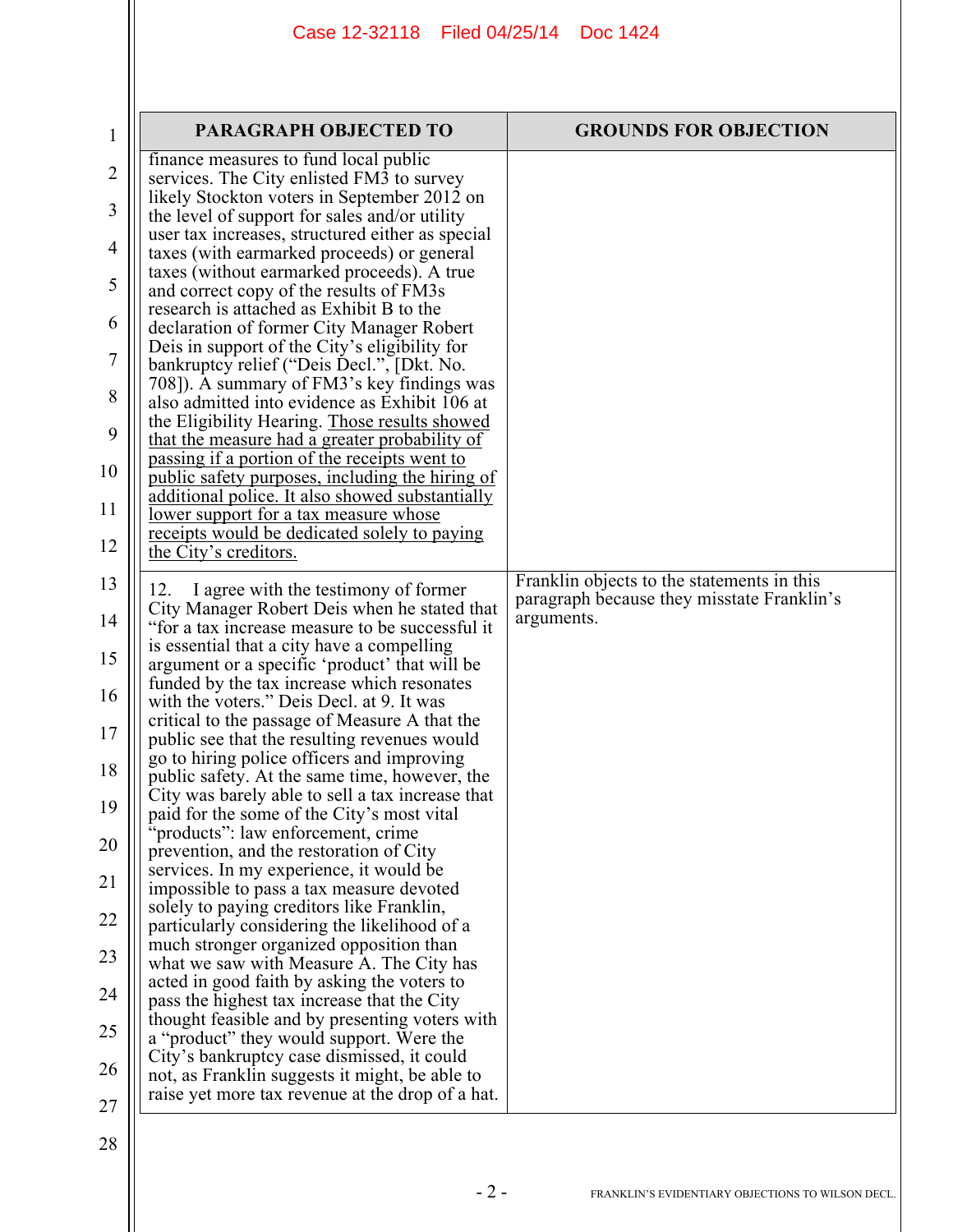## Case 12-32118 Filed 04/25/14 Doc 1424

| 1                                                      | PARAGRAPH OBJECTED TO                                                                                                                                                                                                                                                                                                                                                                                                                                                                                                                                                                                                                                                                                                                                                                                                                                                                                                                                                                        | <b>GROUNDS FOR OBJECTION</b>                                                                                                                                                                                                                                                                                                                                                                                                                                                                                                                                                    |
|--------------------------------------------------------|----------------------------------------------------------------------------------------------------------------------------------------------------------------------------------------------------------------------------------------------------------------------------------------------------------------------------------------------------------------------------------------------------------------------------------------------------------------------------------------------------------------------------------------------------------------------------------------------------------------------------------------------------------------------------------------------------------------------------------------------------------------------------------------------------------------------------------------------------------------------------------------------------------------------------------------------------------------------------------------------|---------------------------------------------------------------------------------------------------------------------------------------------------------------------------------------------------------------------------------------------------------------------------------------------------------------------------------------------------------------------------------------------------------------------------------------------------------------------------------------------------------------------------------------------------------------------------------|
| 2<br>3<br>4<br>5<br>6<br>7<br>8<br>9<br>10<br>11<br>12 | Franklin's arguments that the City<br>13.<br>should raise its utility users' tax ("UUT") rate<br>likewise miss the mark. In November 2008,<br>the City placed Measure U on the ballot,<br>which the voters passed. The purpose of<br>Measure U was to modernize the current user<br>utility tax ordinance to treat taxpayers equally<br>regardless of the technology used for<br>telecommunication and video services.<br>Specifically, it was intended to protect the tax<br>from litigation alleging that local phone taxes<br>should have been repealed when the federal<br>government ceased taxing long-distance calls<br>in 2006. It was also intended to extend the tax<br>to new technologies such as text messaging.<br>In order to address public concern, Measure U<br>reduced the overall UUT rate from 8% to 6%.<br>This action likely relieved some political<br>pressure, which allowed the City an<br>opportunity to garner additional support for<br>the later tax measure. | Franklin objects to the statements in this<br>paragraph because they misstate Franklin's<br>arguments.                                                                                                                                                                                                                                                                                                                                                                                                                                                                          |
| 13<br>14<br>15<br>16<br>17<br>18<br>19                 | Any UUT increase requires voter<br>14.<br>approval. The FM3 poll indicated lower<br>support for a UUT than a sales tax. A sales<br>tax measure initially polled at 71% support,<br>but wound up with only 51.86% "yes" votes.<br><u>A 2% UUT increase initially polled at 58%</u><br>support, so it seems likely such a proposal<br>would not succeed after a hard fought ballot<br>campaign. This may be in part due to the<br>City's promise with Measure U that the UUT<br>would remain at 6%. Putting a 2% UUT rate<br>increase on the ballot would run counter to<br>that promise.                                                                                                                                                                                                                                                                                                                                                                                                      | Franklin objects to the statements in this<br>paragraph because Mr. Wilson's description of<br>the FM3 poll is not the best description of that<br>document. FED. R. EVID. 1002.                                                                                                                                                                                                                                                                                                                                                                                                |
| 20<br>21<br>22<br>23<br>24<br>25<br>26<br>27<br>28     | 15.<br>Franklin criticizes the City's decision<br>not to impair CalPERS, which is the market<br>standard for government employee pensions<br>in California. The point Franklin misses or<br>ignores is that there is not much in the way of<br>a decision involved. A "decision" implies a<br>choice between two or more options. But<br>there is, in reality, no feasible alternative to<br>CalPERS for Stockton, and Franklin fails to<br>propose one. If the City wishes to retain its<br>employees, and wishes to avoid the \$1.6<br><u>billion<sup>2</sup></u> judgment that would immediately<br>result from rejecting its CalPERS obligations,<br>it must honor its debts to CalPERS as the<br>trustee for the City's retirees. The City's<br>ability to retain and attract a qualified<br>workforce is dependent, among other things,<br>on the competitiveness of its total                                                                                                         | Franklin objects to the underlined statements in<br>this paragraph because they contain improper<br>opinion testimony that is not rationally based on<br>Mr. Wilson's perception and not helpful to<br>clearly understand Mr. Wilson's testimony or to<br>determine a fact in issue. FED. R. EVID. 701.<br>Franklin further objects to the underlined<br>statements in this paragraph because they are<br>speculative and lack foundation. FED. R. EVID.<br>602. Franklin further objects to the statements in<br>this paragraph because they misstate Franklin's<br>arguments. |
|                                                        | $-3-$                                                                                                                                                                                                                                                                                                                                                                                                                                                                                                                                                                                                                                                                                                                                                                                                                                                                                                                                                                                        | FRANKLIN'S EVIDENTIARY OBJECTIONS TO WILSON DECL.                                                                                                                                                                                                                                                                                                                                                                                                                                                                                                                               |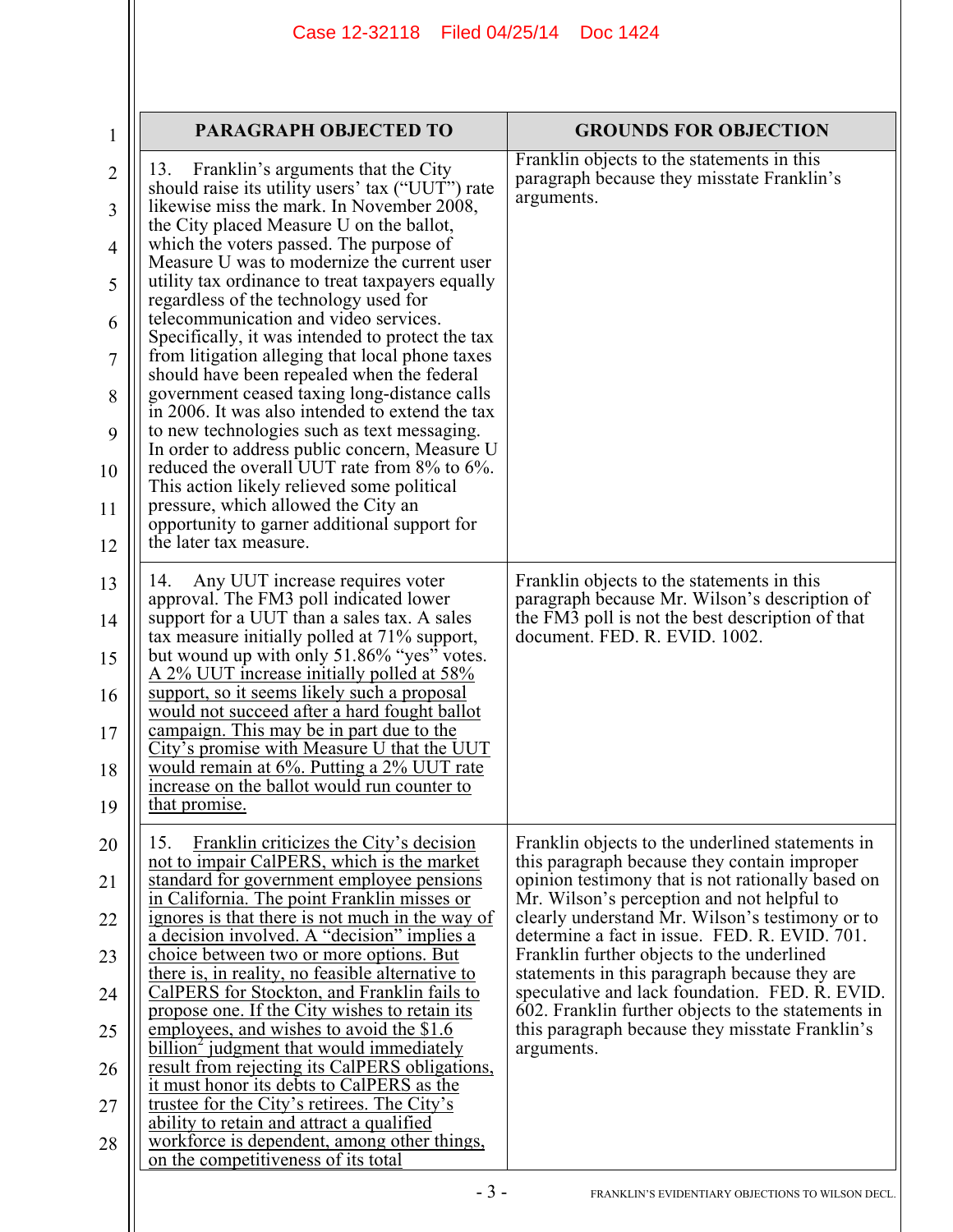## Case 12-32118 Filed 04/25/14 Doc 1424

| $\mathbf{1}$ | <b>PARAGRAPH OBJECTED TO</b>                                                                      | <b>GROUNDS FOR OBJECTION</b>                                                                      |
|--------------|---------------------------------------------------------------------------------------------------|---------------------------------------------------------------------------------------------------|
|              | compensation package. We have witnessed                                                           |                                                                                                   |
| 2            | the negative impact on recruitment and<br>retention within the police department, for             |                                                                                                   |
| 3            | example, that can be caused by even the hint                                                      |                                                                                                   |
| 4            | of losing the ability to provide a competitive<br>compensation package. Other departments are     |                                                                                                   |
| 5            | experiencing similar challenges. As an<br>example, the City is currently unable to fully          |                                                                                                   |
|              | operate its new Delta Water Supply Project                                                        |                                                                                                   |
| 6            | because of an inability to attract and retain<br>qualified employees. In the absence of           |                                                                                                   |
| 7            | CalPERS or an equivalent plan, the City                                                           |                                                                                                   |
| 8            | would be unable to compete with other<br>employers. The search for a comparable plan              |                                                                                                   |
| 9            | that also produces a cost savings for the City<br>has not identified any options. Even if such an |                                                                                                   |
| 10           | option did exist, however, the termination                                                        |                                                                                                   |
|              | liability that the City would owe to CalPERS<br>would more than offset any hypothetical           |                                                                                                   |
| 11           | savings.                                                                                          |                                                                                                   |
| 12           | fn2: Unfunded termination liability for the<br>Safety Plan is \$1.042 billion and for the         |                                                                                                   |
| 13           | Miscellaneous Plan is \$576 million, for a total                                                  |                                                                                                   |
| 14           | of \$1.618 billion, according to the $6/30/12$<br>actuarial valuation by CalPERS (page 28 of      |                                                                                                   |
|              | each plan's report).                                                                              |                                                                                                   |
| 15           | However, while the City's Plan does not<br>16.                                                    | Franklin objects to the statements in this                                                        |
| 16           | impair CalPERS, the City has reduced its<br>CalPERS obligation through other means.               | paragraph because they misstate Franklin's<br>arguments.                                          |
| 17           | The City's CalPERS obligation is based on a                                                       |                                                                                                   |
| 18           | variety of factors, such as the number of<br>employees enrolled in the system, the amount         |                                                                                                   |
| 19           | of pay received by those employees, the tier<br>in which they are enrolled, who pays for the      |                                                                                                   |
|              | employee share of the obligation, the ability                                                     |                                                                                                   |
| 20           | to spike pay, etc. The City has taken actions<br>to reduce costs in each of these areas, and      |                                                                                                   |
| 21           | these actions have resulted in a dramatic<br>decrease in the City's long-term CalPERS             |                                                                                                   |
| 22           | obligation. Franklin's implication that the                                                       |                                                                                                   |
| 23           | <u>City has done nothing to address its pension</u><br>costs is therefore incorrect.              |                                                                                                   |
|              |                                                                                                   |                                                                                                   |
| 24           | I have reviewed the Expert Report of<br>17.<br>Charles M. Moore ("Moore Report"). Moore           | Franklin objects to the underlined statements in<br>this paragraph because they contain improper  |
| 25           | opines that the City may not able to absorb<br>what he describes as "very high, growing, and      | opinion testimony that is not rationally based on<br>Mr. Wilson's perception and not helpful to   |
| 26           | unpredictable" costs related to CalPERS. At                                                       | clearly understand Mr. Wilson's testimony or to                                                   |
| 27           | the same time, however, he contradictorily<br>attacks the City's modest annual contingency        | determine a fact in issue. FED. R. EVID. 701;<br>see also Britz Fertilizers, Inc. v. Bayer Corp., |
| 28           | and minimum fund balance as excessive. The<br>City has an obligation to propound a Plan that      | 2009 U.S. Dist. LEXIS 57947, at *8-9 (E.D. Cal.<br>June 17, 2009) (fact witness not permitted to  |
|              | ensures its long-term fiscal stability. The                                                       | offer opinions to rebut expert's methodology).                                                    |
|              | - 4 -                                                                                             | FRANKLIN'S EVIDENTIARY OBJECTIONS TO WILSON DECL.                                                 |
|              |                                                                                                   |                                                                                                   |